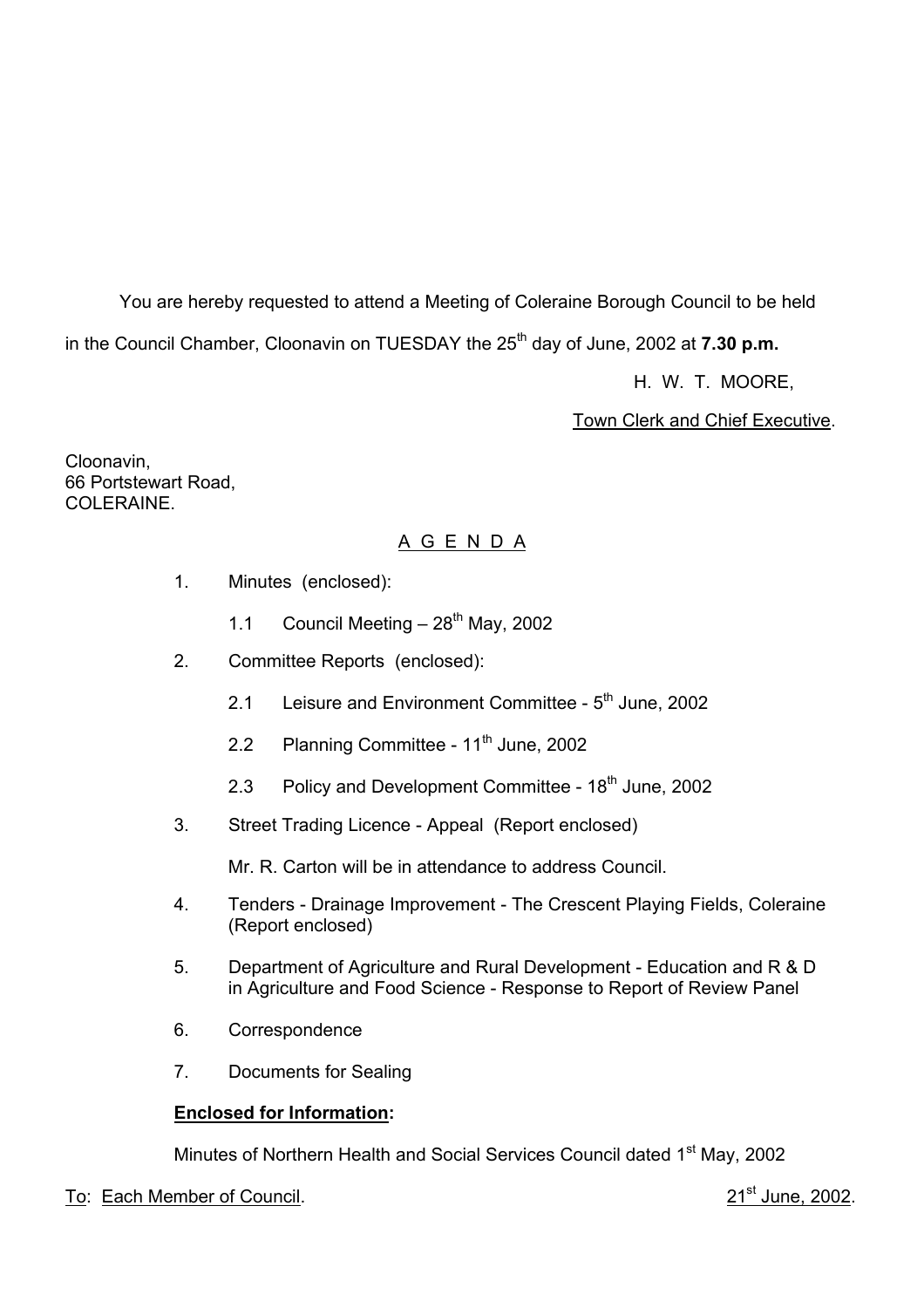### **LEISURE AND ENVIRONMENT COMMITTEE**

# **5th June, 2002.**

| <b>Present:</b> | Councillor R. A. McPherson, in the Chair |
|-----------------|------------------------------------------|
|-----------------|------------------------------------------|

The Mayor, Councillor J. J. Dallat

The Deputy Mayor, Councillor R. D. Stewart

#### **Aldermen**

E. T. Black (Mrs.) B. Leonard (Items 1.0 - 4.2) W. J. McClure W. T. Creelman

#### **Councillors**

| C. S. Alexander (Ms.)   | E. A. Johnston (Mrs.)   |
|-------------------------|-------------------------|
| (Items $1.0 - 2.17.3$ ) | (Items $1.0 - 2.1$ )    |
| D. D. Barbour           | W. A. King              |
| O. M. Church (Mrs.)     | D. McClarty             |
| T. J. Deans             | (Items 1.0 - 2.17.3)    |
| E. P. Fielding (Mrs.)   | G. L. McLaughlin        |
| N. F. Hillis            | A. McQuillan            |
| (Items $1.0 - 4.1.2$ )  | (Items $2.17.1 - 9.0$ ) |
|                         | E. M. Mullan            |

## **Officers in**

 **Attendance:** Town Clerk and Chief Executive, Director of Technical Services, Director of Leisure Services, Senior Environmental Health Officer, Principal Building Control Officer (Items 1.0 - 4.1), Leisure Services Officer (Services), Countryside and Access Officer (Items 1.0 - 2.17.3) and Administrative Assistant

**Apologies:** Councillors Bradley and Watt

#### **1.0 CONGRATULATIONS**

The Chairman extended Committeeís congratulations to the athletes from the Borough, chosen to compete in the Commonwealth Games in July.

A reception would be arranged in due course.

#### **2.0 LEISURE SERVICES REPORT**

The Report of the Director of Leisure Services was considered (previously supplied).

Matters arising:

- 2.1 Garvagh Museum
	- 2.1.1 Declaration of At this point in the meeting, Councillor Mrs. Church Interest declared an interest in Garvagh Museum.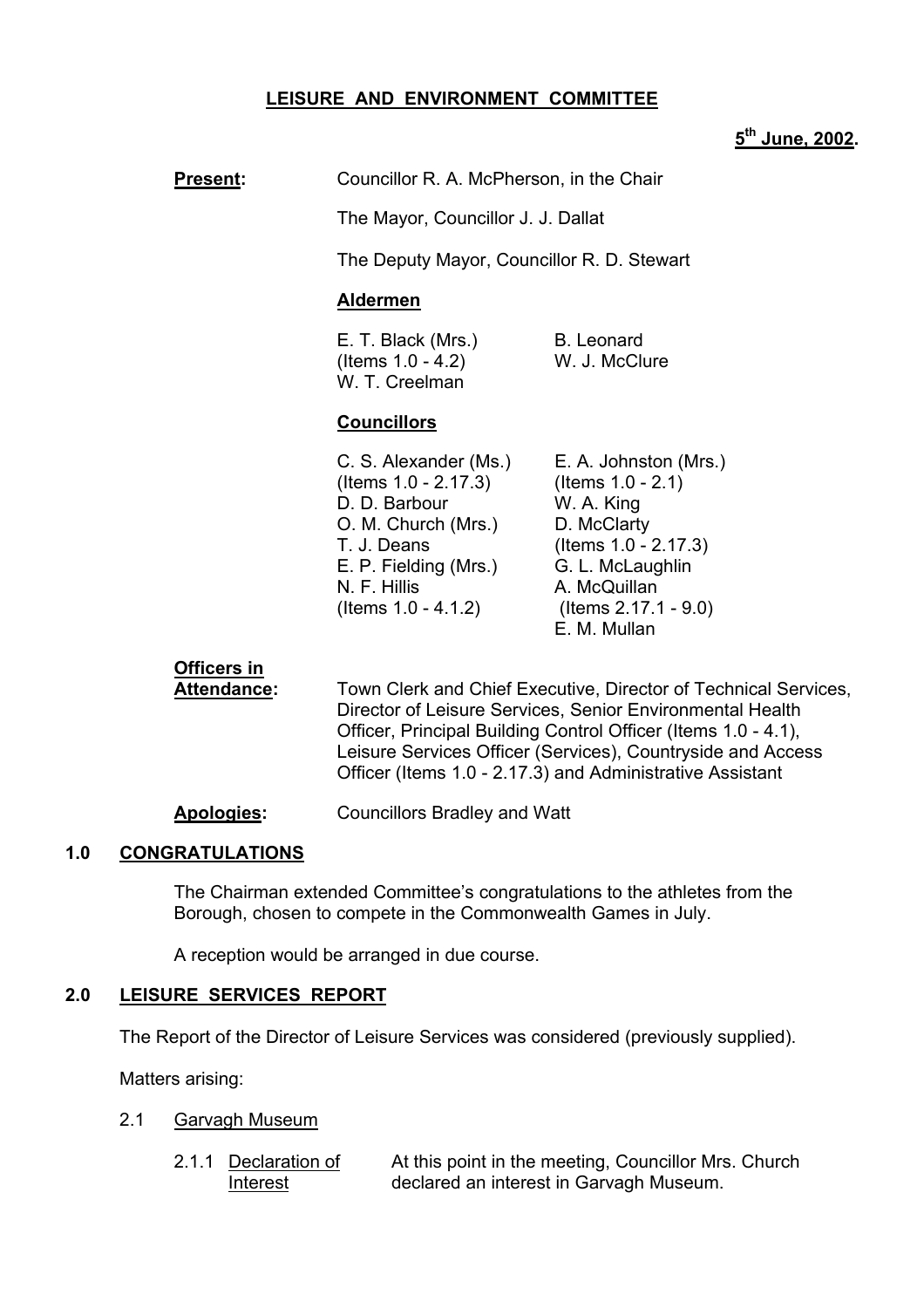| 2.1.2 Presentation |                  | Mr. Jack Clyde and Mrs. Doreen Campbell, Directors of   |
|--------------------|------------------|---------------------------------------------------------|
|                    |                  | Garvagh Museum, were in attendance to address           |
|                    |                  | Committee. The Directors expanded on the development    |
|                    |                  | of the museum and the proposals for further enhancement |
|                    | of the facility. |                                                         |

Mr. Clyde then outlined a request to Council for financial assistance to sustain the project.

It was proposed by Councillor Mullan, seconded by the Mayor and recommended:

> That Council agree a three year funding package of £5,000 per annum to Garvagh Museum.

Mr. Clyde thanked Committee on behalf of the Directors of the Museum.

The Chairman thanked the Directors for their informative presentation, following which they withdrew.

2.2 Coleraine Museum Four tenders for the archaeological excavation of the Market Yard site had been received but only three had met the criteria outlined, viz:

|                                            | Northern<br>Archaeological<br><b>Services</b> | Oxford<br>Archaeological<br><b>Services</b> | Archaeological<br>Development<br><b>Services</b> |
|--------------------------------------------|-----------------------------------------------|---------------------------------------------|--------------------------------------------------|
| Site Supervision during<br>removal of slab | £125/day                                      | £297/day                                    | £162/day                                         |
| Phase one:                                 |                                               |                                             |                                                  |
| Desk top survey                            | £352                                          | £1,975                                      | not given                                        |
| Per Trench                                 | £1,477                                        | £2,272 + travel<br>and accom                | not given                                        |
| Weekly rate                                |                                               |                                             | £2,068                                           |
| Phase two or additional<br>work:           |                                               |                                             |                                                  |
| Daily rates                                | £125                                          | $£85 - £190 +$<br>travel and accom          | £87 - £195                                       |
|                                            |                                               |                                             |                                                  |

Recommended:

 That Council accept the tender provided by Northern Archaeological Services at an estimated total cost for the archaeological dig of £12,000. Work to remove sections of the concrete slab to enable the dig to take place would also be sub-contracted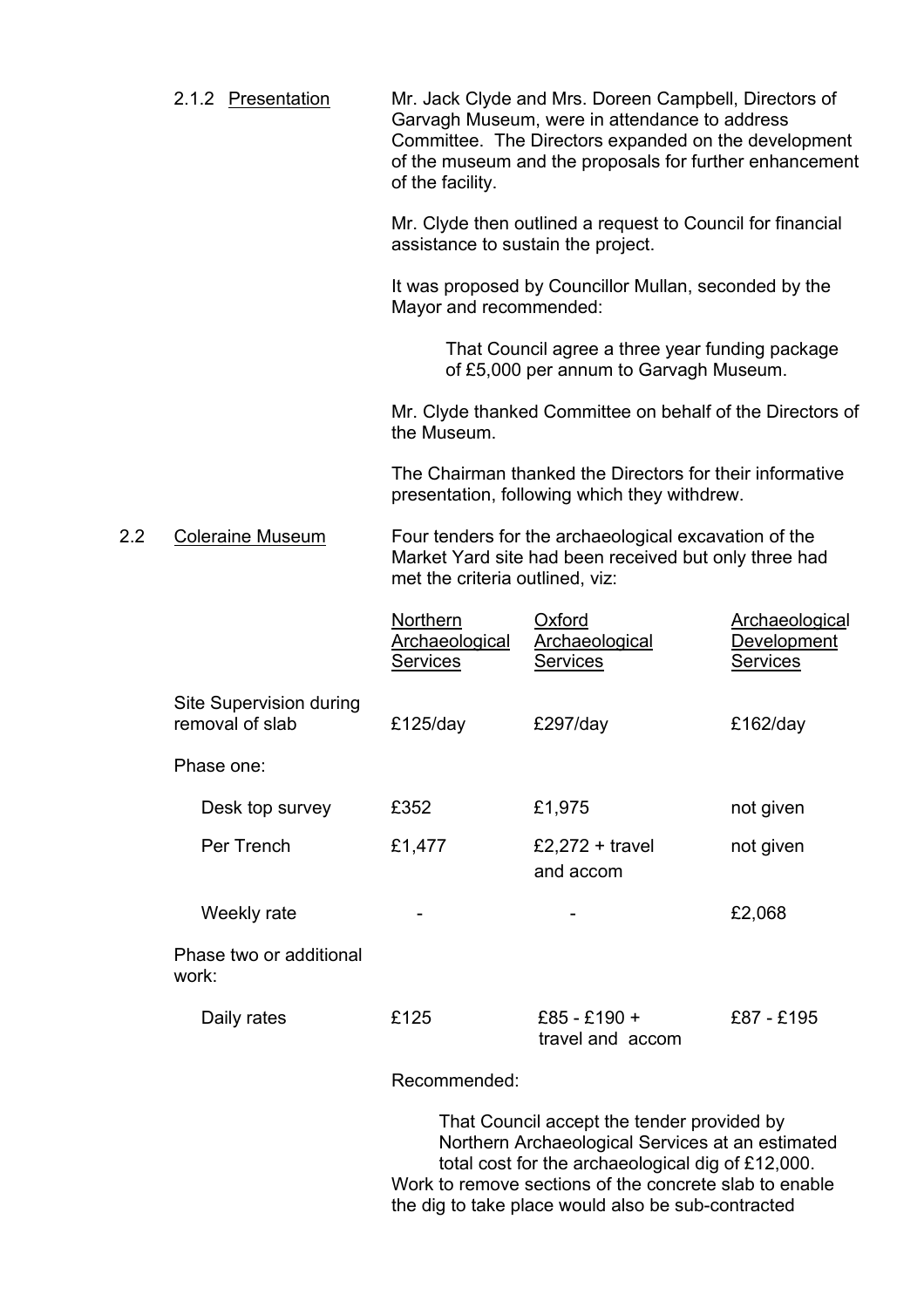through the Technical Services Department at an estimated cost of £2,500.

2.3 New Opportunities Consideration was given to information, as contained in Funding - Physical the report, on funding being provided to schools by the Education and Sport North Eastern Education and Library Board, from the New Opportunities Fund for the development of Physical Education and Sport, throughout the Board area.

> The Director of Leisure Services would inform Committee of developments with the management proposals of the schools.

2.4 Downhill Strand Committee noted information, as contained in the report, on the offer made by the P.S.N.I. to extend mobile patrols to Downhill Strand during Bank Holidays and the months of July and August.

Recommended:

 That the P.S.N.I. be invited to extend their beach patrols to include Downhill Strand.

2.5 Rail Accident The Mayor advised members that he had conveyed the best wishes of Council to those involved in the recent rail accident at Downhill and their thanks to the Emergency Services.

Noted.

2.6 Burnside Park, Coleraine Northern Ireland Housing Executive had informed Council that they had a statutory responsibility to put the open space at Burnside Park on the open market as it had been identified as having development potential.

> Committee expressed their dissatisfaction with this decision and it was recommended:

> > That Council write to the Northern Ireland Housing Executive seeking clarification regarding the sale of the open space at Burnside Park and request them to reconsider their decision.

2.7 Portballintrae Harbour Consideration was given to a request from Mr. Cousins, Lurgan to erect a memorial plaque on a wall at Portballintrae Harbour.

> Recommended that the officers have further discussions with Mr Cousins with a view to finding an alternative method of displaying the memorial.

2.8 Arcadia Scheme Four tenders had been received for the Rights to Cater at the Arcadia Scheme, three of which met the specification, viz: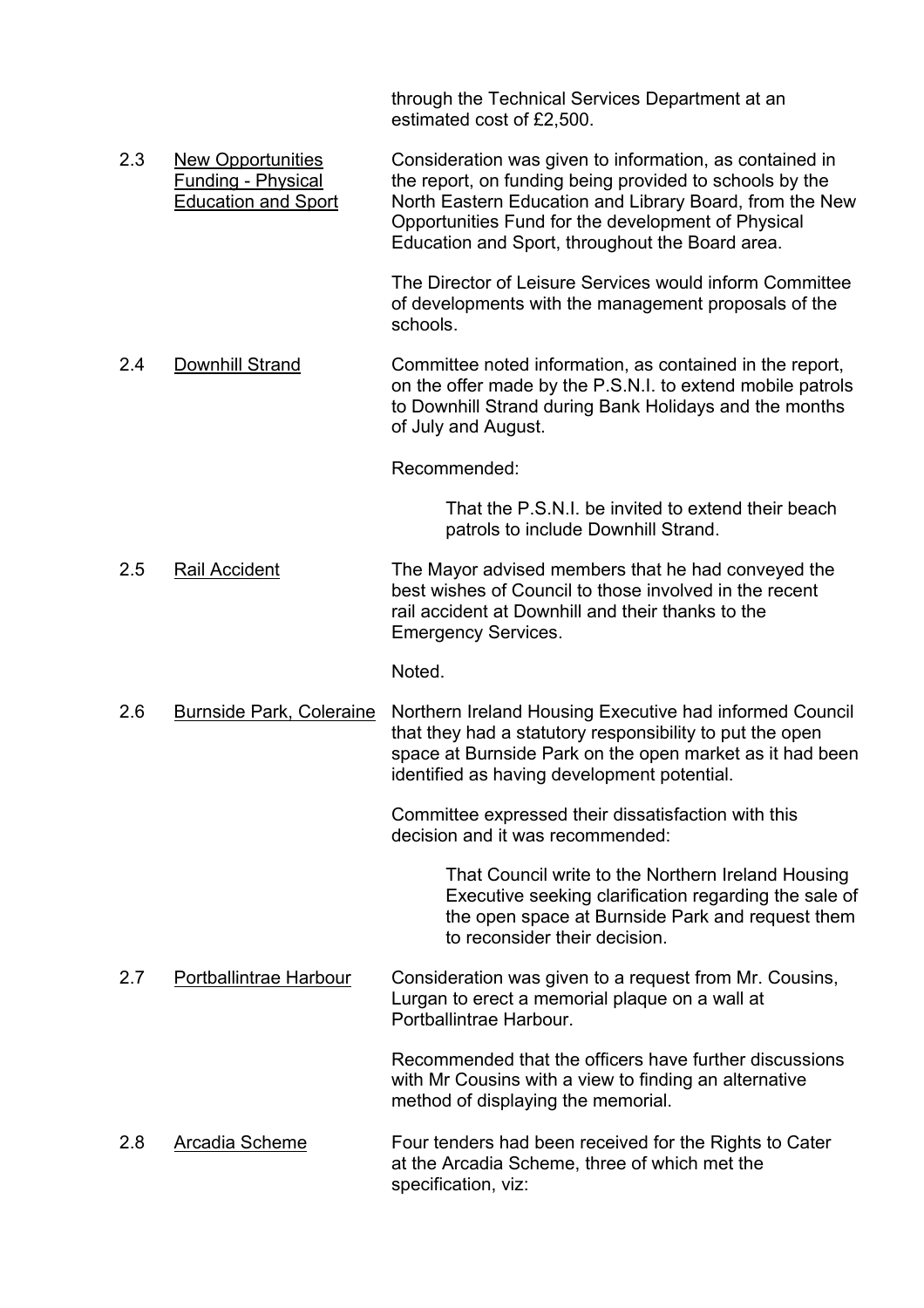- (i) Jose De Nobrega De Mata, Randalstown £300 per annum
- (ii) Mr. B. Hopkins, Portstewart £1,500 per annum
- (iii) Causeway Deli, Portrush £800 per month for a three month period

Recommended:

 That the highest tender from the Causeway Deli be accepted in the sum of £800 per month for a three month period.

- 2.9 Summer Recreation A brochure of the Coca-Cola Summer Recreation Programme Programme was circulated at the meeting and information contained in the report was noted by members.
- 2.10 The Warren Pavilion, Council is recommended to agree to the Official Opening Portstewart of The Warren Pavilion taking place in August.
- 2.11 Portstewart Community Noted that the Red Sails Carnival would be held on  $\overline{\mathsf{Association}}$  22<sup>nd</sup> - 27<sup>th</sup> July, 2002.

Recommended:

That Council support the Red Sails Carnival by providing bands, street theatre, a fireworks display and logistical support at an estimated cost to Council of £5,000 - £7,000.

2.12 Coleraine Agricultural Noted that the Coleraine Agricultural Show would be held  $\overline{\text{Show}}$  on Saturday,  $8^{\text{th}}$  June, 2002.

Recommended:

 That Council support the Organising Committee by providing use of the mobile bandstand, tables, chairs, barriers and assistance with the provision of street entertainment.

- 2.13 Blue Flag Beaches Members noted that Portrush East and West Strands had again been awarded European Blue Flag status.
- 2.14 Review on the Future of Mr. Mark Strong, Countryside Access Officer, was The Ulster Way present to address Committee on the "Review on the Future of the Ulster Way" by the Countryside Access and Activities Network (CAAN), as detailed in the report.

CAAN was now seeking the views and opinions of District Councils and members should forward any comments to Mr. Strong before 21<sup>st</sup> June, 2002.

2.15 Development of National Consideration was given to information presented by Cycle Network Route 96 Mr. Mark Strong, detailed in the report, on the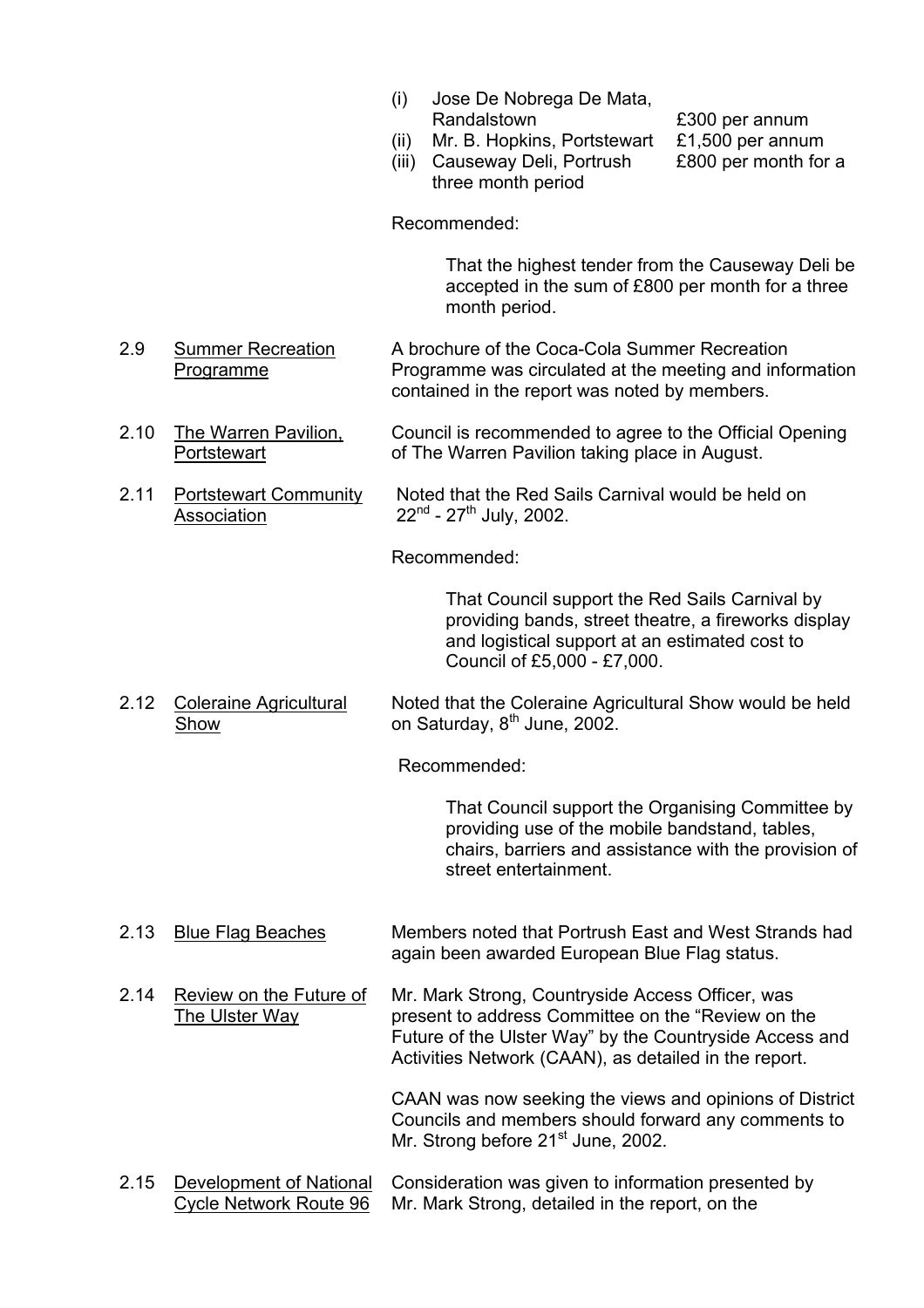(Toome to Coleraine) development of the National Cycle Network (NCN) Route 96 along the Lower Bann corridor (leaflet circulated).

Recommended:

 That Council contribute £1,000 to Sustrans towards development phase costs of NCN Route 96.

A memberís query on the width of the cycle paths would be brought to the attention of Sustrans.

- 2.16 Countryside Access Members noted information, as detailed in the report, Update **Orient projects on Countryside Access (leaflets** Update supplied).
- 2.17 Requests for Financial **Assistance** 
	- 2.17.1 Pipe Band A request had been received from The Royal Scottish Championships Pipe Band Association for financial assistance towards the North West Pipe Band Championships.

It was noted that Portrush Chamber of Commerce would not be jointly promoting the 2002 Championships.

Following discussion, it was agreed that the Director of Leisure Services would have further discussions with representatives of Portrush Chamber of Commerce to secure this year's event.

- 2.17.2 Portrush Council is recommended to agree a grant of £2,000 to Summer Theatre Portrush Summer Theatre for 2002.
- 2.17.3 Talks and Tours Council is recommended to donate £700 to the University 2002 of Ulster programme of Talks and Tours for 2002.
- 2.17.4 Donations Policy In response to a query, members were informed that Council's policy on donations was currently under review. The Director of Corporate Services would consult with members on any proposed changes.

## **3.0 TECHNICAL SERVICES REPORT**

The Report of the Director of Technical Services was considered (previously supplied).

Matters arising:

- 3.1 DRD Roads Service
	- 3.1.1 Disabled Parking Council is recommended to agree to the provision of a Bay - Circular disabled parking bay by the Roads Service outside Road, Coleraine 12 Circular Road, Coleraine.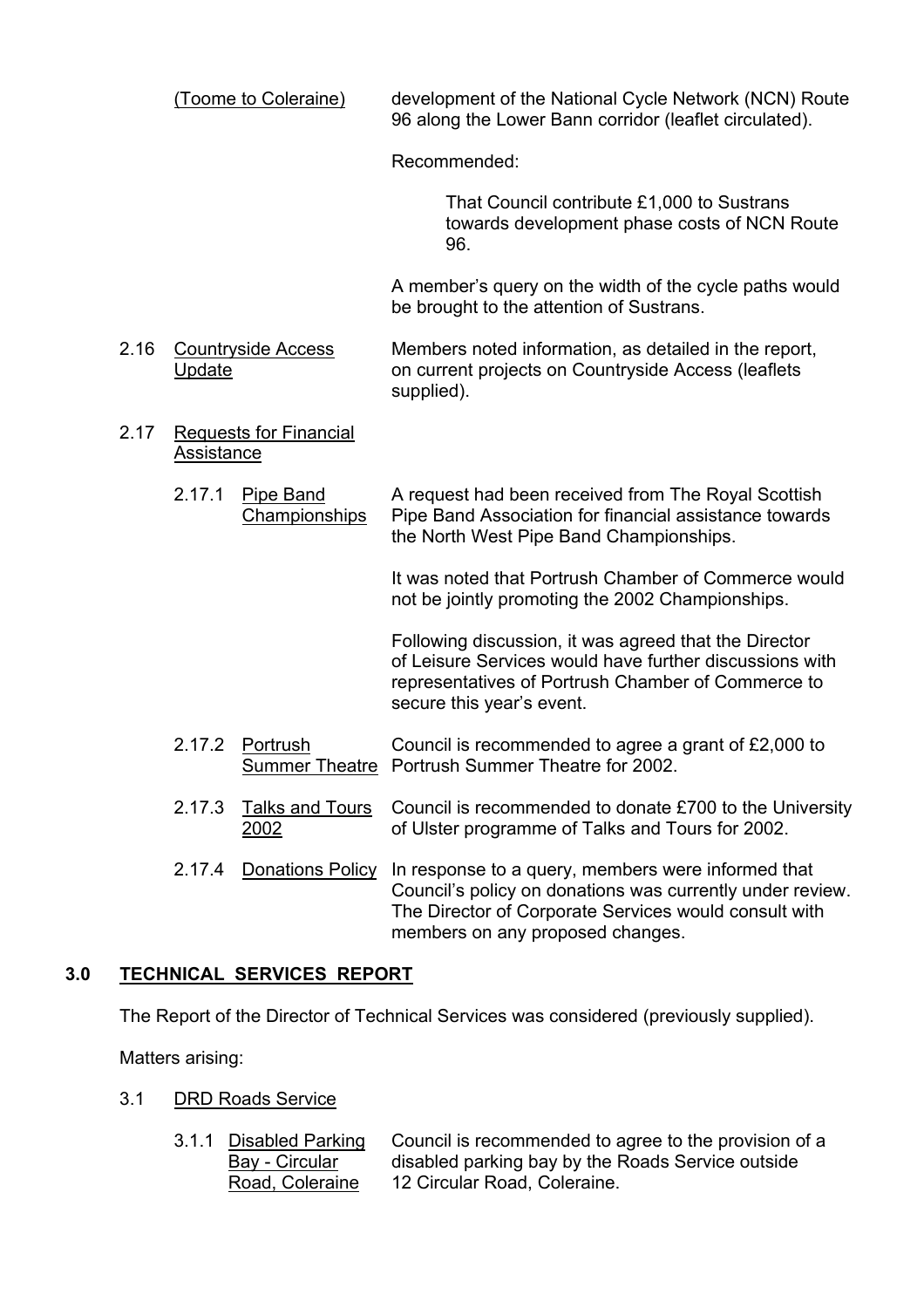3.1.2 Waiting Re- Committee noted information, as contained in the report, strictions - Eglinton regarding waiting restrictions proposed for Eglinton Street, Street, Portrush Portrush by the Roads Service. A map of the area was viewed at the meeting.

> It was agreed that the Director of Technical Services contact the Roads Service requesting them to reconsider their proposal and report back to members at the next meeting of Council.

- 3.1.3 Kinora Terrace/ Council is recommended to agree to the proposed<br>Victoria Terrace, waiting restrictions at Kinora Terrace/Victoria Terra waiting restrictions at Kinora Terrace/Victoria Terrace, Portstewart Portstewart, as detailed in the report.
- 3.2 Portballintrae Coastal The report on erosion problems around the bay at Protection **Protection** Portballintrae was considered and it was proposed by Alderman Mrs. Black, seconded by Councillor Hillis and recommended:

 That Council appoint Kirk McClure Morton to carry out a condition survey of the bay environment and report on any measures necessary in light of the findings.

3.3 Portstewart Coastal Walk Tenders from the three contractors on the select list had now been received, viz:

| $(i)$ P.F. Copelands   | £83,037.00 |
|------------------------|------------|
| (ii) J.K. Fabrications | £93,217.94 |

(iii) McGrath Group **E94,160.00** 

Recommended:

 That the lowest tender from P.F. Copelands in the sum of £83,037.00 be accepted.

3.4 North West Region An outline presentation on the contents of the Final Draft Waste Management Waste Management Plan was viewed by members Group - Final Draft (executive summary previously supplied). Waste Management Plan

> Following discussion, it was proposed by Alderman Leonard, seconded by the Mayor and recommended:

> > That Council approve the Final Draft Waste Management Plan.

## 3.5 Entertainments Licences

 3.5.1 Sportsland & An application for the transfer of an Entertainments Vegas Licence had been received in respect of:

Sportsland & Vegas, 28-34 Main Street, Portrush

Recommended: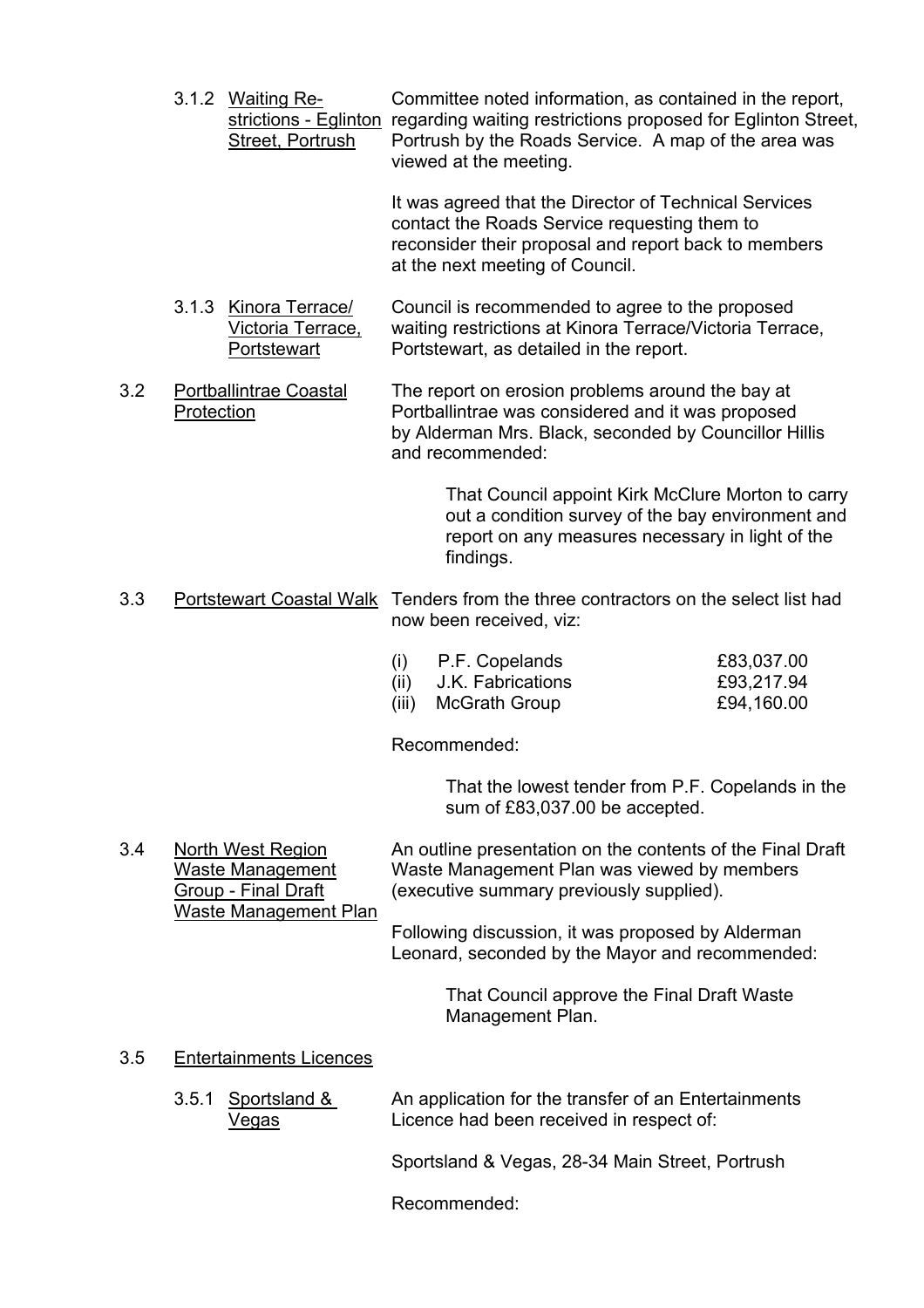That Council agree the transfer of the Entertainments Licence.

#### 3.6 Building Control

3.6.1 Approvals Approval had been given for eighty-six applications.

#### **4.0 ENVIRONMENTAL HEALTH REPORT**

The Report of the Director of Environmental Health was considered (previously supplied).

Matters arising:

| 4.2            | Environmental<br><b>Health Report</b><br>2001/2002 | Committee noted information, as detailed in the report, on<br>the Environmental Health Report 2001/2002.                                                                                                                    |
|----------------|----------------------------------------------------|-----------------------------------------------------------------------------------------------------------------------------------------------------------------------------------------------------------------------------|
|                |                                                    | Any comments members would wish to make regarding<br>the Environmental Health Plan and the Food Service<br>Delivery Plan should be forwarded to the Senior<br>Environmental Health Officer before the end of June,<br>2002. |
| $\overline{A}$ | Notional Eood                                      | Committee noted information as detailed in the report on                                                                                                                                                                    |

- 4.3 National Food Committee noted information, as detailed in the report, on Safety Week the National Food Safety Week, the theme of which would<br>10<sup>th</sup> - 16<sup>th</sup> June the "Food Safety Across the Board". be "Food Safety Across the Board". 2002
- 4.4 North West '200' Committee noted information, as detailed in the report, on the outcome of the environmental health inspections at the North West '200'.

#### **5.0 SPORTS COUNCIL NORTHERN IRELAND** LOTTERY FUND

Tabled:

Strategic Plan (2002 - 2007)

## **6.0 DEPUTY MAYOR OF BALTIMORE**

 An opportunity to attend a presentation by the Deputy Mayor of Baltimore on the widely acclaimed management system, "CitiStat", would be available to members on Friday, 14<sup>th</sup> June, 2002 in Cloonavin commencing at 2.00 p.m.

Noted.

## **7.0 PEACE FOUNTAIN**

 The Town Clerk and Chief Executive advised members that the unveiling of the Peace Fountain on  $4<sup>th</sup>$  July, 2002 would be attended by a group from America who had been involved with the project and they would be staying at the University of Ulster Halls of Residence for a few days.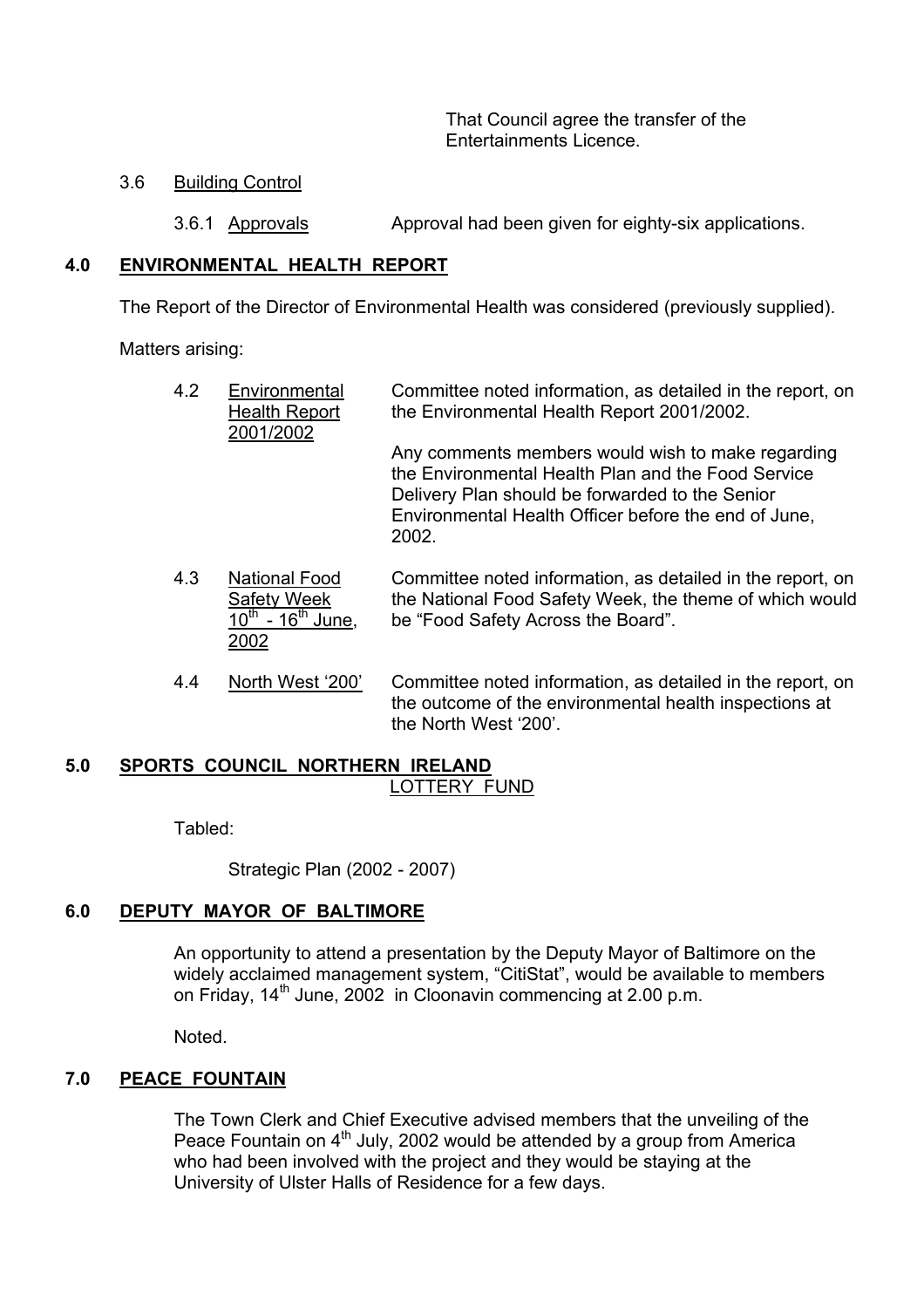Recommended:

 That Council contribute £1,500 towards the accommodation costs of the group as a token of appreciation.

## **8.0 GOLDEN JUBILEE**

Members' comments on the Golden Jubilee Civic Service on Sunday 2<sup>nd</sup> June, 2002 were noted.

## **9.0 CHAIRMANíS THANKS**

 As this would be the last meeting of the Leisure and Environment Committee before Councilís Annual Meeting, the Chairman thanked members for their co operation throughout the year and the Town Clerk and Chief Executive and officers for their support during his term as Chairman.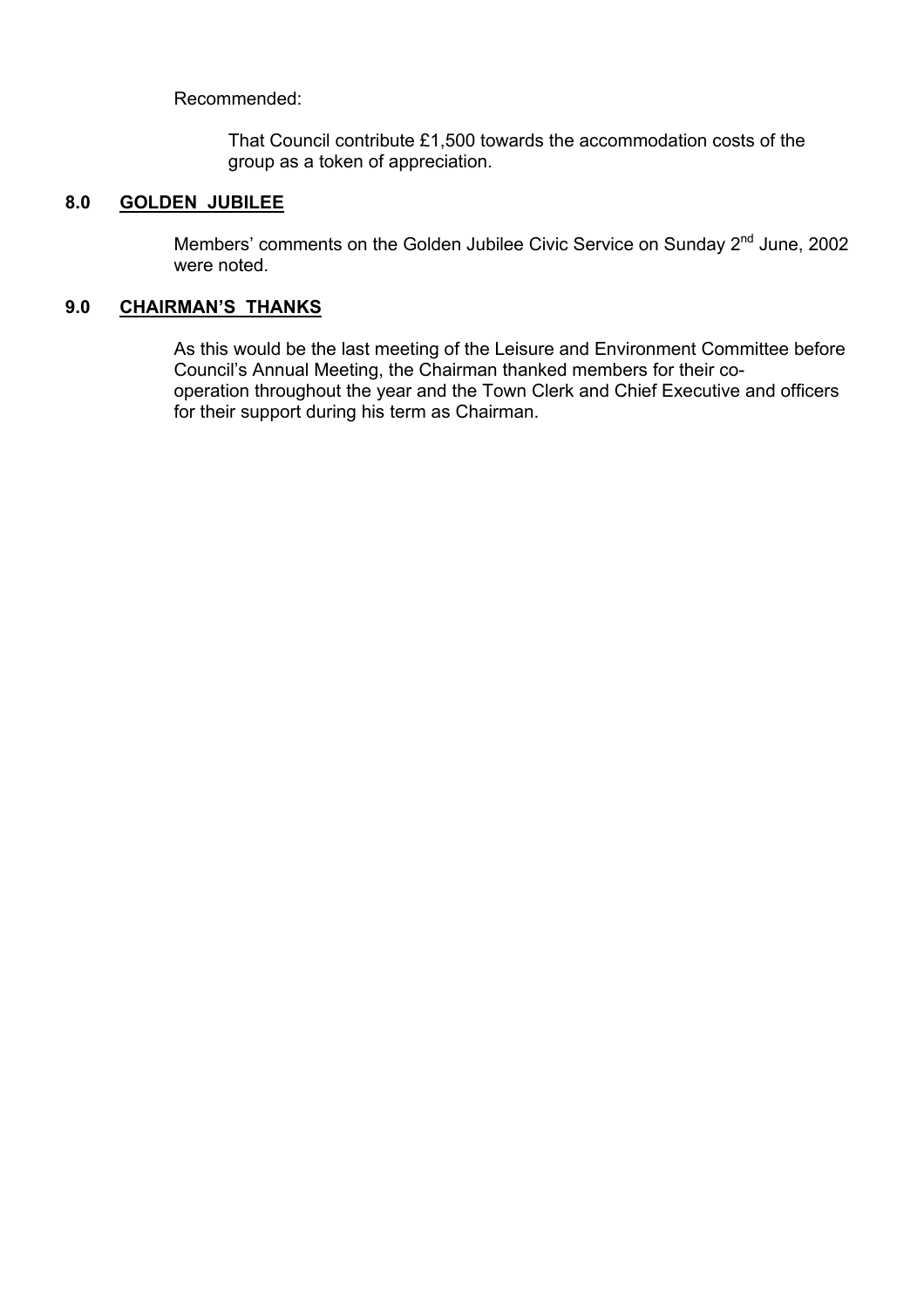## **PLANNING COMMITTEE**

#### **11th June, 2002.**

| Present:                                 | Councillor O. M. Church (Mrs.) in the Chair                                                                                             |                                                                                                                           |
|------------------------------------------|-----------------------------------------------------------------------------------------------------------------------------------------|---------------------------------------------------------------------------------------------------------------------------|
|                                          | The Deputy Mayor, Councillor R. D. Stewart                                                                                              |                                                                                                                           |
|                                          | <b>Aldermen</b>                                                                                                                         |                                                                                                                           |
|                                          | E. T. Black (Mrs.)<br><b>B.</b> Leonard                                                                                                 |                                                                                                                           |
|                                          | <b>Councillors</b>                                                                                                                      |                                                                                                                           |
|                                          | C. S. Alexander (Ms.)<br>D. D. Barbour<br>J. M. Bradley<br>T. J. Deans<br>E. P. Fielding (Mrs.)<br>N. F. Hillis<br>(Items $4.1 - 7.0$ ) | E. A. Johnston (Mrs.)<br>W. A. King<br>D. McClarty<br>G. L. McLaughlin<br>R. A. McPherson<br>A. McQuillan<br>E. M. Mullan |
| <u>Also in</u><br><b>Attendance:</b>     | Representatives from the Planning Service -<br>Ms. H. O'Toole (Items 1.0 - 4.8), Miss H. Clements,<br>Miss J. McMath and Mr. E. Lynch   |                                                                                                                           |
| <b>Officers in</b><br><b>Attendance:</b> | <b>Principal Administrative Officer and Administrative</b><br>Assistant                                                                 |                                                                                                                           |
| <b>Apologies:</b>                        | The Mayor<br>Aldermen Mrs. Armitage, Creelman and McClure<br>and Councillor Watt                                                        |                                                                                                                           |

#### **1.0 THE PLANNING SERVICE - MODERNISING PLANNING PROCESSES - DRAFT RESPONSE**

 The Chairman welcomed Mr. P. Fleming from BDP Planning who was in attendance to address Committee on the Draft Response to the Consultation Paper (previously supplied).

 Following discussion it was proposed by Councillor Ms. Alexander, seconded by Alderman Leonard and agreed:

 That Council's response be based on the BDP Response Paper and incorporate the additional comments identified by members.

#### **2.0 WELCOME**

 The Chairman welcomed Ms. J. Wilson who had taken up the position of temporary Administrative Officer in the Chief Executive's Department.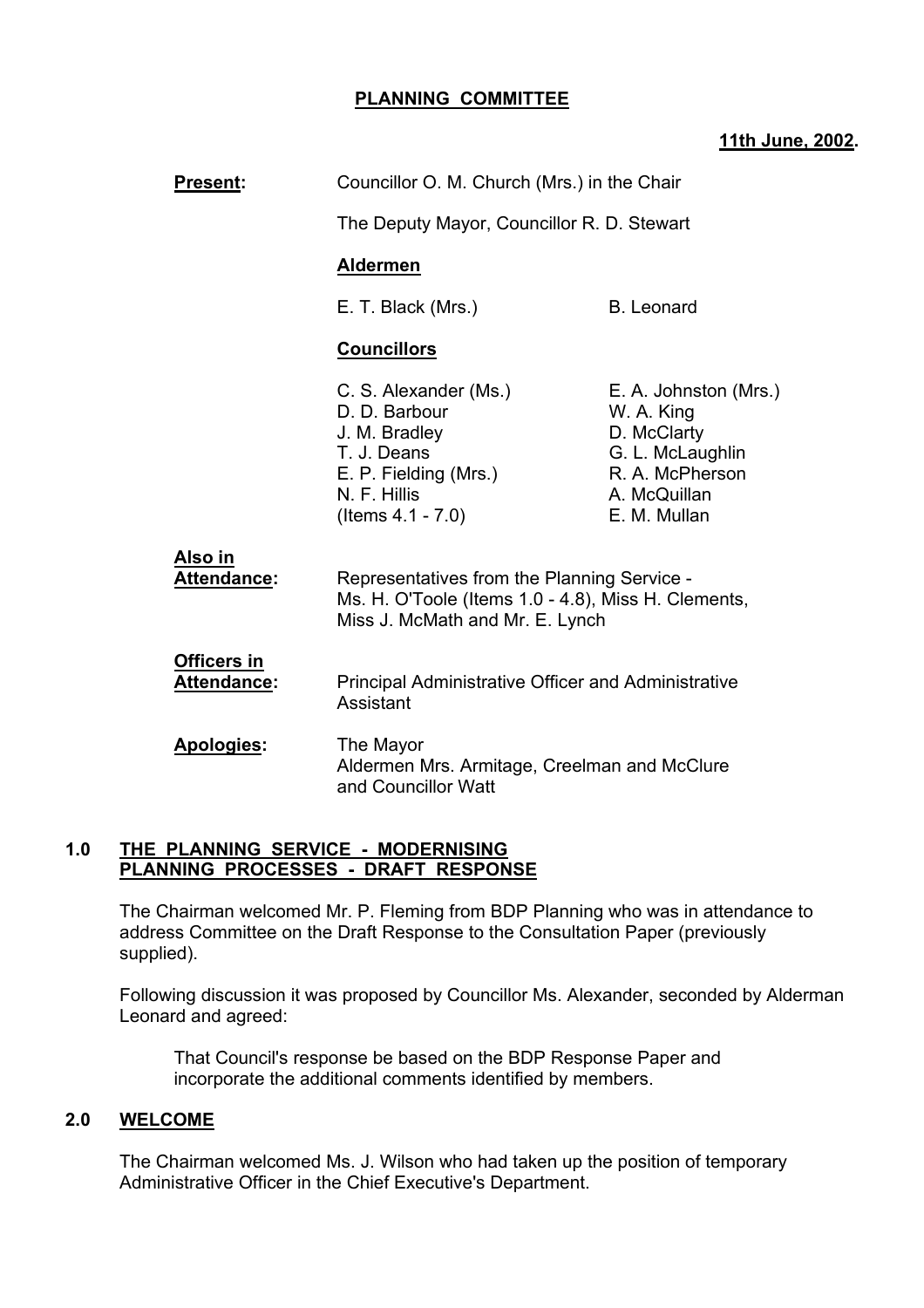## **3.0 PLANNING SERVICE REPRESENTATIVES**

Ms. O'Toole advised members that Miss Clements had been seconded to work on the Northern Area Plan 2016 and thanked her for her help and assistance.

Members welcomed Mr. E. Lynch who would be attending future meetings.

The Chairman, on behalf of Council, extended best wishes to Miss Clements for the future.

## **4.0 PLANNING APPLICATIONS**

A list of one hundred and nine applications was considered (previously supplied).

#### **New Applications**

4.1 Application No. 1 C/2001/1106/O Site for local retail centre with 2 bed/3bed apartment accommodation above, access road and associated parking at Ballaghmore Road, Portballintrae for Mr. S. Sweeney

The Chairman welcomed Mr. S. Sweeney, Applicant and Mr. K. Cartin, Architect, who were in attendance to address Committee.

Miss Clements outlined the proposal and advised that the apartment accommodation had now been deleted from the application. The Department was seeking Council's views on the application. The application would be brought back to a future meeting of Committee when the Department had reached an opinion.

Mr. Cartin addressed Committee and outlined the proposal.

It was proposed by Councillor Ms. Alexander:

> That the application be deferred for one month to enable objectors to address Committee.

The proposal fell as it failed to be seconded.

Following discussion it was proposed by Councillor McClarty and seconded by the Deputy Mayor:

> That Council support the application in principle.

As an amendment it was proposed by Councillor Ms. Alexander and seconded by Councillor McLaughlin: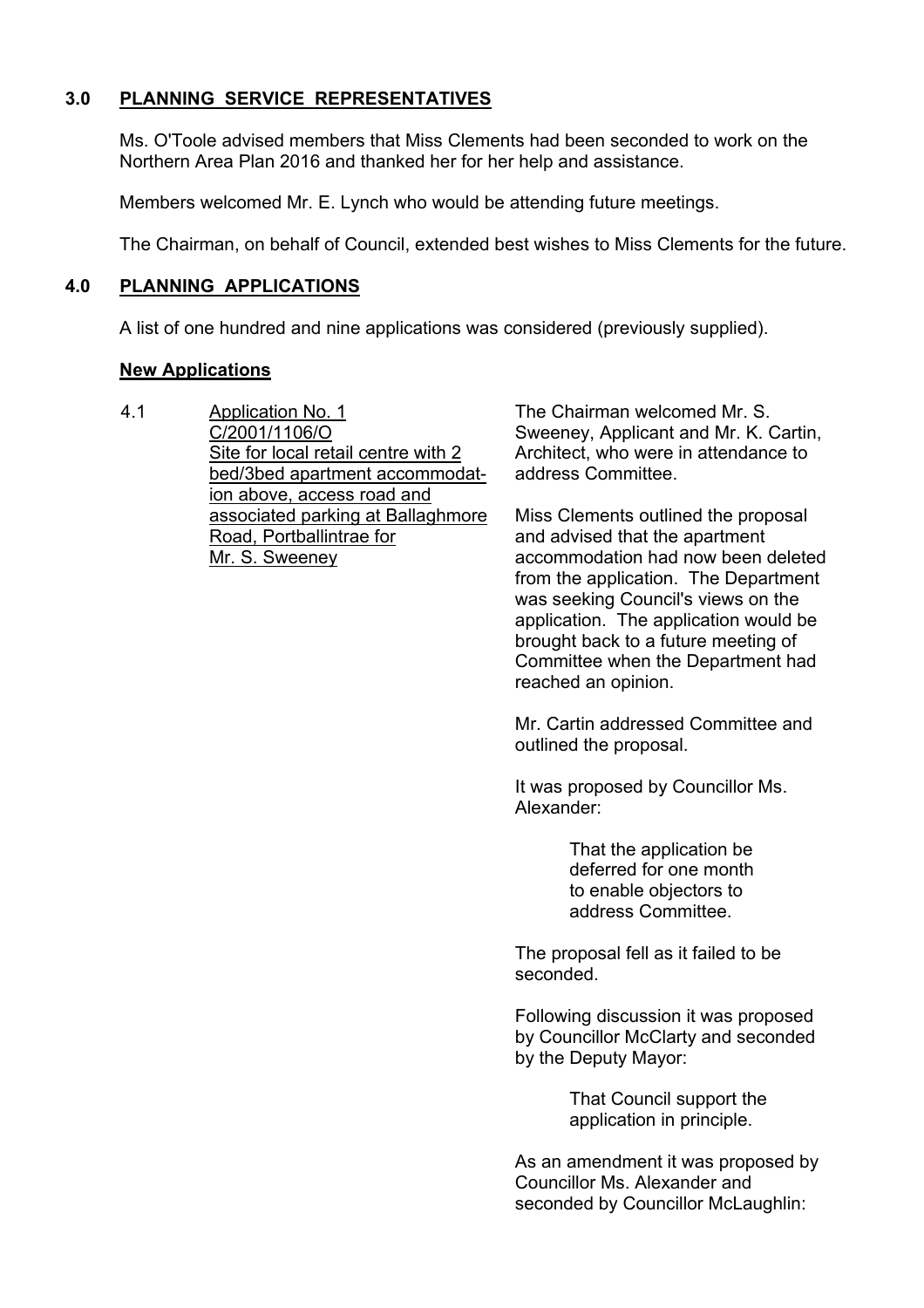That objectors be invited to address Council on  $25^{th}$  June, 2002.

On being put to the Meeting the amendment was lost, six members voting in favour and seven members voting against.

The proposal was then put to the Meeting and was carried, ten members voting in favour and no one voting against.

Councillor Ms. Alexander asked to be recorded as dissenting regarding the need for a seconder when a deferral was requested.

#### **Applications Deferred from Previous Meeting**

- 4.2 Application No. 1 C/2001/1052/F Demolition of existing dwelling and erection of 5 no. apartments at 1 Convention Avenue, Portstewart for Mr. T. Gilkinson
- 4.3 Application No. 2 C/2002/0068/O Site for dwelling for retiring farmer and family adjoining 27 Glenleary Road, Coleraine for Mr. and Mrs. W. Millar

4.4 Application No. 3 C/2002/0136/F Erection of replacement bungalow with integral garage at 14 Prospect Road, Portstewart for Ms. D. and R. **Stinson** 

4.5 Application No. 4 C/2002/0214/O Development of rear garden of No. 7 Hopefield Avenue for 5 no. dwellings on lands to rear of 7 Hopefield Avenue, Portrush for Mrs. K. Lagan

The opinion of the Planning Service was to approve.

Reported that satisfactory amended plans had been received and the application would be approved.

The opinion of the Planning Service was to refuse.

It was agreed that the application be deferred for one week to facilitate withdrawal. If the application was not withdrawn it would be refused.

The opinion of the Planning Service was to approve.

Reported that satisfactory amended plans had been received and the application would be approved.

The opinion of the Planning Service was to refuse.

It was agreed that the application be deferred for one month to facilitate an office meeting with the agent.

4.6 Application No. 5 The opinion of the Planning Service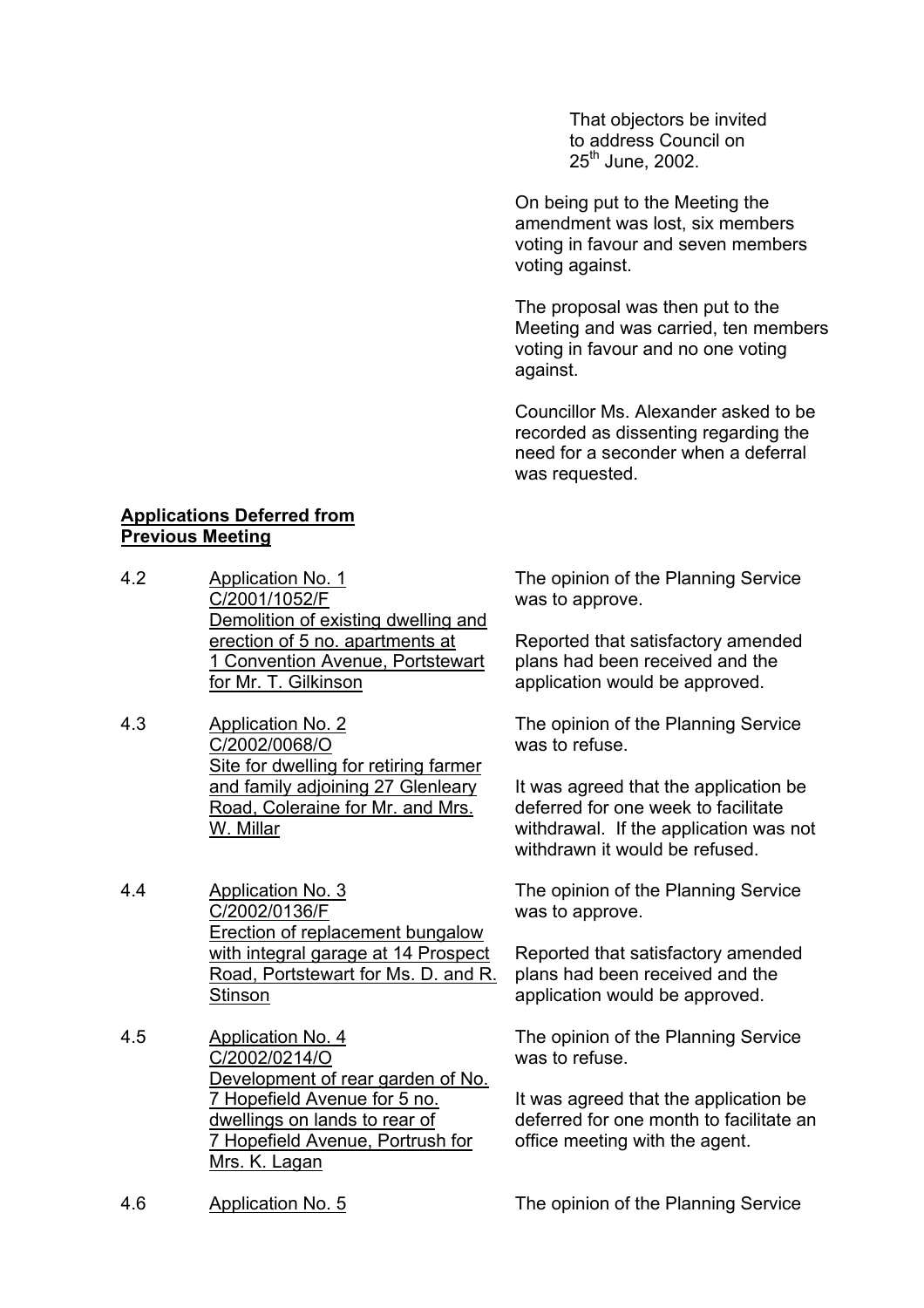C/2002/0235/O Site for dwelling and garage adjacent to 143 Edenbane Road, Kilrea for Mr. O. Shiels

- 4.7 Application No. 6 C/2002/0258/F Change of use from shop premises to public house at 9-10 The Promenade, Portstewart for Three Four Ltd.
- 4.8 Application No. 7 C/2002/0276/O Outline planning for one dwelling at Moneydig Road, Kilrea for Mr. J. McAllister

#### **New Applications**

- 4.9 Application No. 3 C/2002/0105/F Part culverting of existing watercourse on land adjacent to No. 59 Ballyreagh Road, Ballyreagh Golf Course, Portrush for Coleraine Borough Council
- 4.10 Application No. 27 C/2002/0306/O 6 no. holiday chalets opposite 8 Leeke Road, Bushmills for Mr. and Mrs. R. Verner
- 4.11 Application No. 30 C/2002/0312/F Re-location of existing drive thru car wash and jet washer at Cahore Service Station, 162 Station Road, Portstewart for Mr. C. Trolan
- 4.12 Application No. 40 C/2002/0334/O Site for bungalow and garage opposite 49a Drumsaragh Road, Kilrea for Mr. C. McAllister
- 4.13 Application No. 48 C/2002/0350/O Site for retirement farm dwelling at

was to refuse.

It was agreed that the application be deferred for one week to facilitate withdrawal. If the application was not withdrawn it would be refused.

The opinion of the Planning Service was to approve.

It was agreed that the application be approved subject to conditions relating to opening hours, entertainment, etc.

The opinion of the Planning Service was to approve.

It was agreed that the application be approved.

The opinion of the Planning Service was to refuse.

It was agreed that the application be deferred for one month to facilitate an office meeting with the Director of Leisure Services and members of Council.

The opinion of the Planning Service was to refuse.

The application had now been withdrawn.

The opinion of the Planning Service was to refuse.

It was agreed that the application be deferred for one month to facilitate a Council site visit.

The opinion of the Planning Service was to refuse.

It was agreed that the application be deferred for one month to facilitate a Council site visit.

The opinion of the Planning Service was to refuse.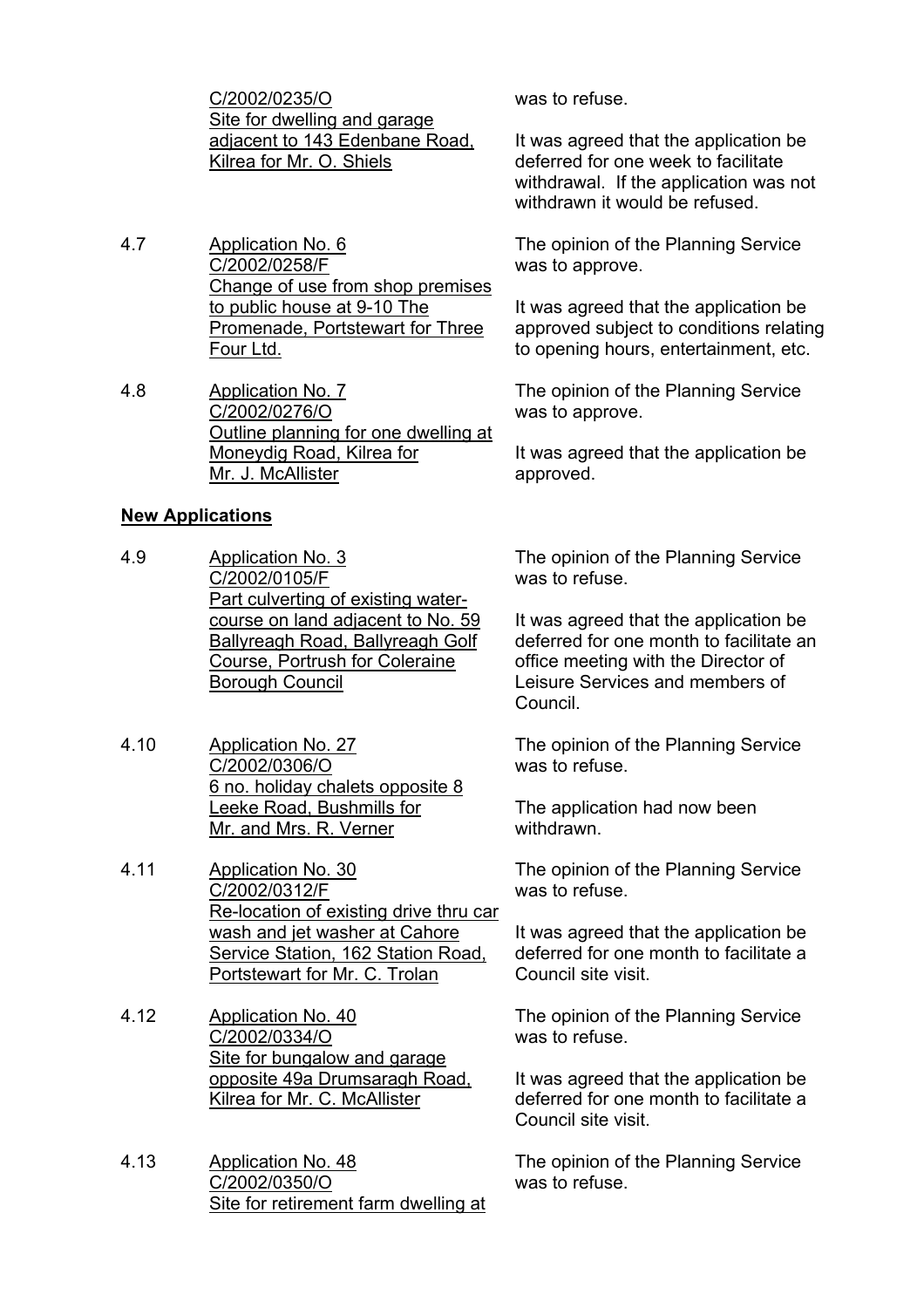Gortycavan Road, Articlave, Castlerock for Mr. B. Higgins

- 4.14 Application No. 63 C/2002/0372/O Site for two storey dwelling and garage 250 m. approx. north of 77 Moneybrannon Road, Coleraine for Mr. J. Taylor
- 4.15 Application No. 65 C/2002/0378/F Installation of 20 m. lattice tower with 3 no. antenna and 3 no. dishes and 2 no. equipment cabins approx. 40m. south of the junction of Kiltinny Road/Dundooan Road, Coleraine for Hutchinson 3G
- 4.16 Application No. 67 C/2002/0382/O Site for dwelling and garage adjacent to 8 Hillhead Road, Kilrea, Coleraine for Mr. T. Boyd
- 4.17 Application No. 73 C/2002/0391/F Proposed roofspace conversion with new front dormer at 54 Masteragwee Road, Coleraine for Mr. C. Hylands
- 4.18 Application No. 78 C/2002/0398/O 1 no. new detached dwelling (house/bungalow) at Dunboe Road, Castlerock, Coleraine for Mr. E. Tanner
- 4.19 Application No. 88 C/2002/0419/O Site for dwelling and garage adjacent to 147 Carrowreagh Road, Garvagh for Mr. T. Reid
- 4.20 Application No. 98 C/2002/0440/O Dwelling and garage at Laragh Road, Swatragh for Mr. D. O'Kane

It was agreed that the application be deferred for one month to facilitate further discussions with the applicant.

The opinion of the Planning Service was to refuse.

It was agreed that the application be deferred for one month to facilitate a Council site visit.

The opinion of the Planning Service was to approve.

It was agreed that the application be approved.

Councillor Mullan asked to be recorded as dissenting.

The opinion of the Planning Service was to refuse.

It was agreed that the application be deferred for one month to facilitate a Council site visit.

The opinion of the Planning Service was to refuse.

It was agreed that the application be deferred for one month to facilitate a Council site visit.

The opinion of the Planning Service was to refuse.

It was agreed that the application be deferred for one month to facilitate a Council site visit.

The opinion of the Planning Service was to refuse.

It was agreed that the application be deferred for one month to facilitate a Council site visit.

The opinion of the Planning Service was to refuse.

It was agreed that the application be deferred for one month to facilitate a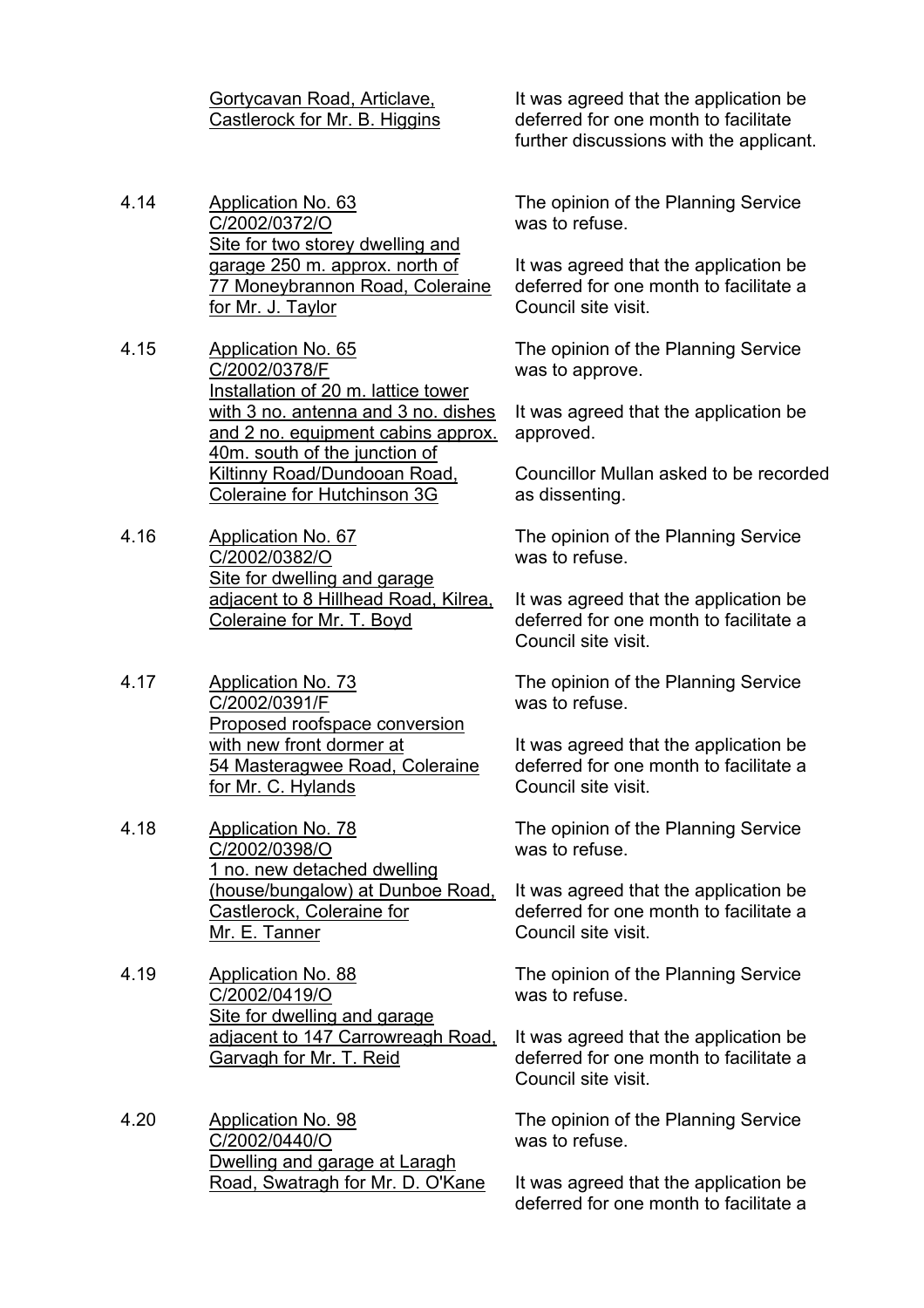Council site visit.

4.21 General Matters (a) 50 Temple Park, Castlerock;

- (b) Housing development Portrush Road, Coleraine;
- (c) Planning applications Website;
- (d) Scale of fees Website.

## **5.0 THANKS**

 The Chairman extended special thanks to Miss Clements for her dedication and help throughout the years.

Miss Clements thanked everyone for their good wishes.

#### **6.0 CELEBRATING ULSTER'S TOWNLANDS - TOURING EXHIBITION**

 It was agreed that Aldermen Mrs. Black and Leonard attend the touring exhibition "Celebrating Ulster's Townlands" to be held in the Long Gallery, Stormont on Monday,  $1<sup>st</sup>$  July, 2002.

## **7.0 CHAIRMAN'S REMARKS**

 As this was the last meeting of the Planning Committee before the Annual Meeting the Chairman thanked members for their co-operation throughout the year.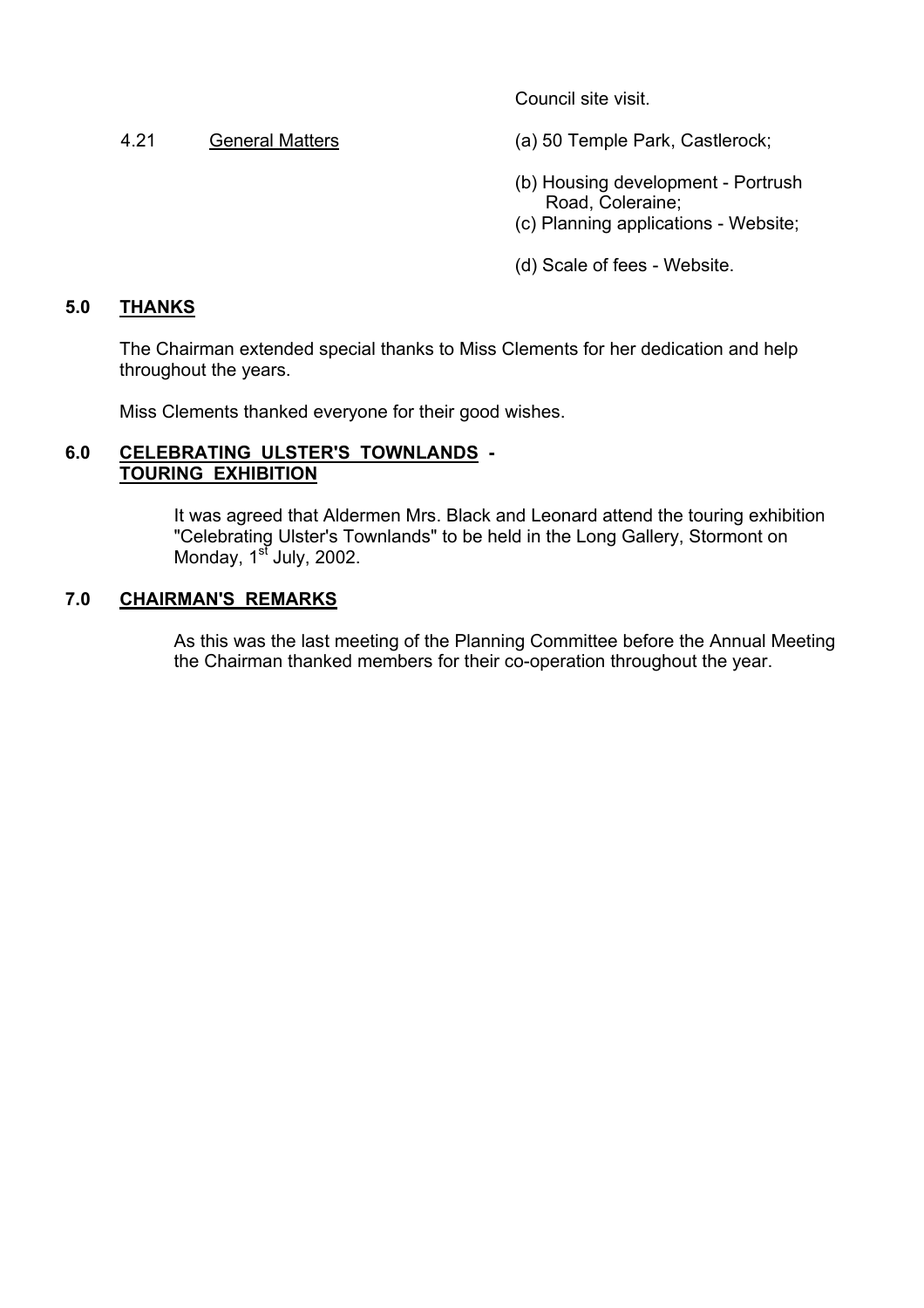## **POLICY AND DEVELOPMENT COMMITTEE**

## **18th June, 2002.**

**Present:** Councillor N. F. Hillis, in the Chair

 The Mayor, Councillor O. M. Church (Mrs.) (Items 1.0 - 9.0)

 The Deputy Mayor, Councillor G. L. McLaughlin (Items 4.0 - 13.0)

#### Aldermen

P. E. A. Armitage (Mrs.) W. T. Creelman E. T. Black (Mrs.) B. Leonard (Items 1.0 - 5.1) W. J. McClure

#### **Councillors**

C. S. Alexander (Ms.) D. McClarty (Items 1.0 - 7.0) (Items 1.0 - 5.1) D. D. Barbour R. A. McPherson  $($ ltems  $1.0 - 6.3)$  A. McQuillan J. M. Bradley E. M. Mullan (Items 4.0 - 13.0) (Items 4.0 - 13.0) J. J. Dallat R. D. Stewart T. J. Deans W. J. Watt E. P. Fielding (Mrs.)

## **Officers in**

 **Attendance:** Town Clerk and Chief Executive, Director of Corporate Services, Director of Technical Services, Head of Development Services

(Items 1.0 - 6.3), Community Development Officer (Items 1.0 - 5.3), Policy Development Officer, Personnel Officer (Items 1.0 - 7.0), Finance Officer (Items 1.0 - 7.0), Principal Administrative Officer and Administrative Assistant

**Apologies:** Councillors Mrs. Johnston and King

#### **1.0 CHAIRMAN**

The Chairman thanked his party for nominating him to this post and welcomed everyone to the meeting.

## **2.0 APPOINTMENT OF VICE CHAIRMAN**

It was proposed by Councillor Dallat and seconded by Alderman Leonard:

That Councillor Mullan be appointed Vice Chairman for the ensuing year.

It was proposed by Alderman McClure and seconded by Councillor Stewart:

That Councillor McQuillan be appointed Vice Chairman for the ensuing year.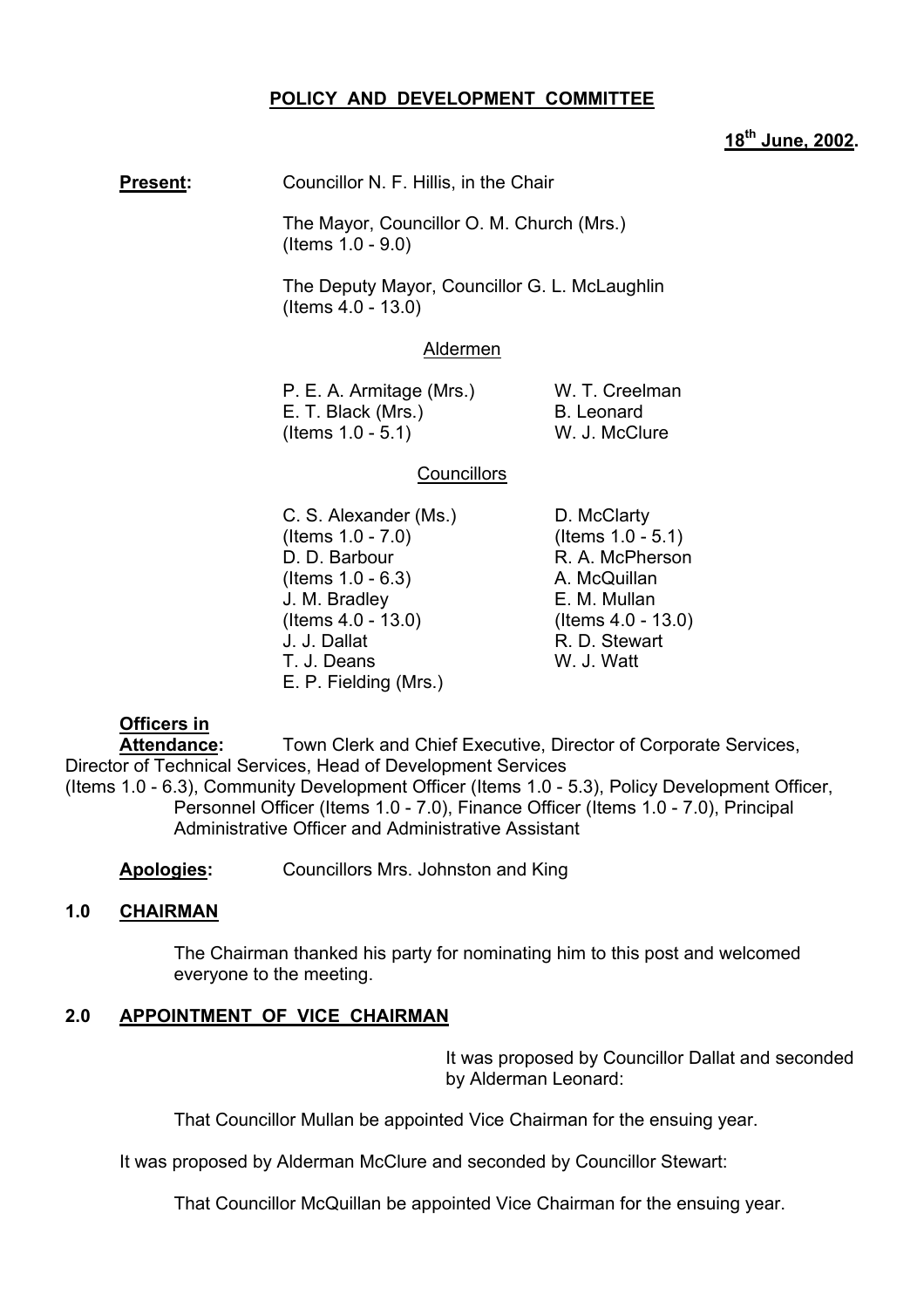On being put to the meeting, Councillor Mullan received five votes and Councillor McQuillan received nine votes.

Councillor McQuillan was duly elected Vice Chairman.

#### **3.0 APPOINTMENT OF REPRESENTATIVES**

3.1 Bright Ideas Panel It was proposed by Alderman McClure, seconded by Councillor Dallat and agreed: That Councillor Ms. Alexander be appointed to the Panel for the ensuing year. 3.2 Social Committee It was proposed by Councillor McQuillan, seconded by the Mayor and agreed:

> That representatives, as listed, be appointed for the ensuing year:

> > Alderman Mrs. Black, Councillors Dallat and Mrs. Fielding

#### **4.0 ARCADIA, PORTRUSH - PHASE II**

The Chairman welcomed Mr. P. Tully and Ms. P. Gilbert from Ferguson McIlveen, Architects, who were in attendance to address Committee regarding the Arcadia, Portrush Phase II scheme (report previously supplied).

The representatives elaborated on their design proposals for the scheme which included the general landscaping of the remaining Council land at the Arcadia, together with the upgrading to the promenade walk and railings within the area. A new lighting scheme would also be incorporated in the project. The estimated construction cost for the work was £723,500.00.

A full discussion ensued during which the representatives answered various membersí questions.

It was proposed by Councillor Mullan, seconded by Councillor Dallat and agreed that a Sub-Committee, comprising the following members, be established to consider possible cost savings and if satisfied proceed to the tender stage:

Councillors Ms. Alexander, Deans, Mullan, Stewart and Watt

The Director of Technical Services would arrange a meeting of the Sub-Committee as soon as possible.

Eleven applications had been received for inclusion on the restricted list of contractors for the scheme. Council is recommended to agree to the following six contractors being invited to tender for the scheme as recommended by Ferguson McIlveen:

 W. H. Alexander (Civil Engineering) Ltd., Omagh Graham Construction, Dromore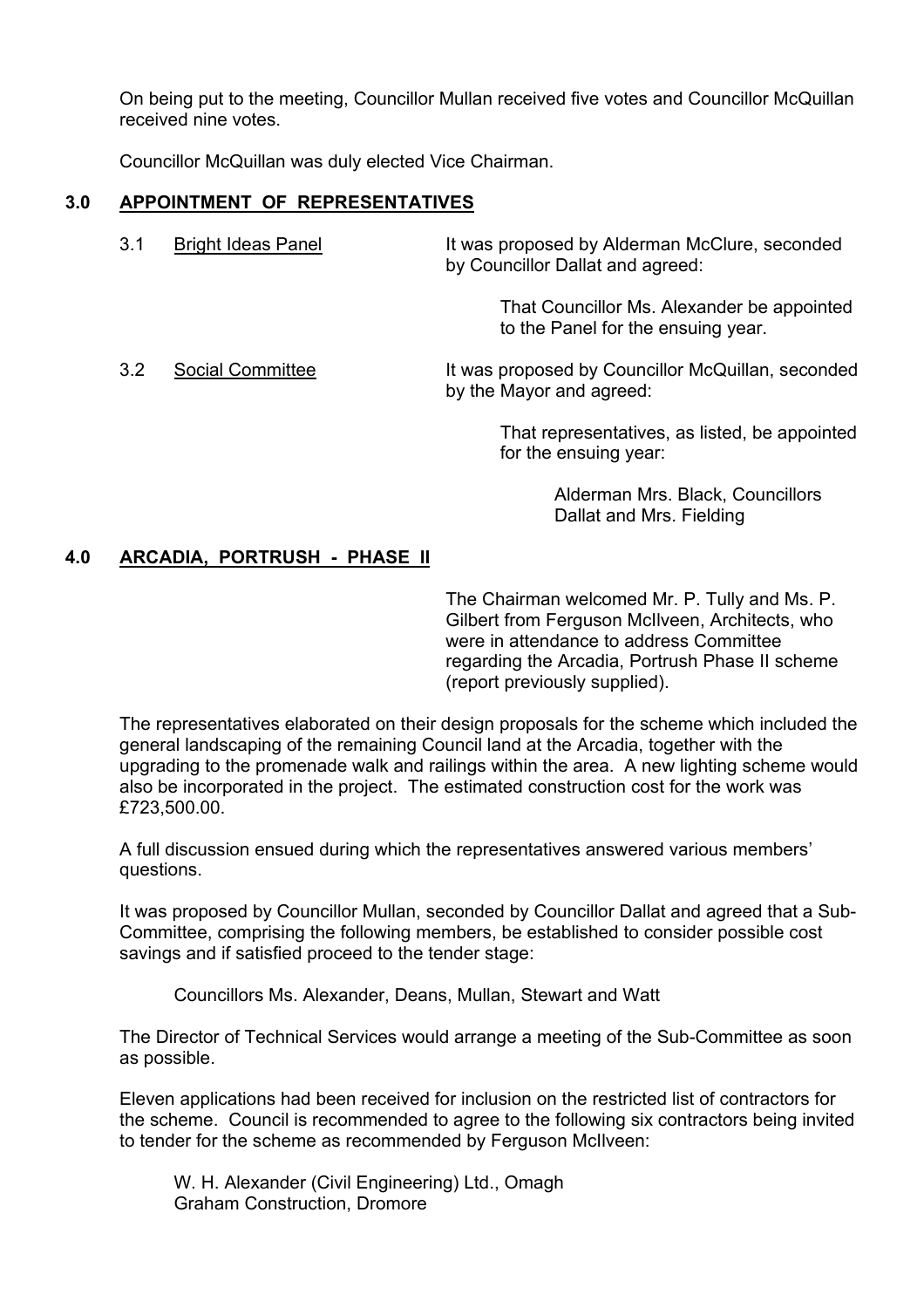J.P.M. Contracts Ltd., Dungiven Martin & Hamilton Ltd., Ballymena Earney Contracts Ltd., Lisburn T. O'Connell & Sons, Dungiven

The Chairman thanked the representatives for attending after which they withdrew.

## **5.0 DEVELOPMENT SERVICES REPORT**

The Report of the Head of Development Services was considered (previously supplied).

Matters arising:

 5.1 Community Support Plan The Chairman welcomed Ms. T. Hogg from Venture International who was in attendance to present details of the Community Support Plan.

> Council had received additional funding from the Department of Social Development for the preparation of the plan. Venture International had subsequently been appointed to undertake this work and had carried out an intense process of research, consultation and workshops. The object of this was to produce an inclusive way forward for community support in the Borough.

Ms. Hogg elaborated on the main aspects of the plan which included participation, empowerment, partnership and collective action, accountability and sustainability.

A full discussion ensued on this topic during which Ms. Hogg, the Head of Development Services and the Community Development Officer answered various members' questions.

It was proposed by Councillor Dallat, seconded by Alderman Mrs. Black and recommended that Council approve the draft plan which would be forwarded to the Department of Social Development for approval.

The Chairman thanked Ms. Hogg for her presentation after which she withdrew from the meeting.

- 5.2 Request for Assistance Council is recommended to contribute £200.00 Route Hunt Branch of the towards the cost of providing prizes at the Pony Club Causeway Challenge Tetrathlon Competition on 19th/20th July, 2002.
- 5.3 For Information The Head of Development Services provided information in her report on the following: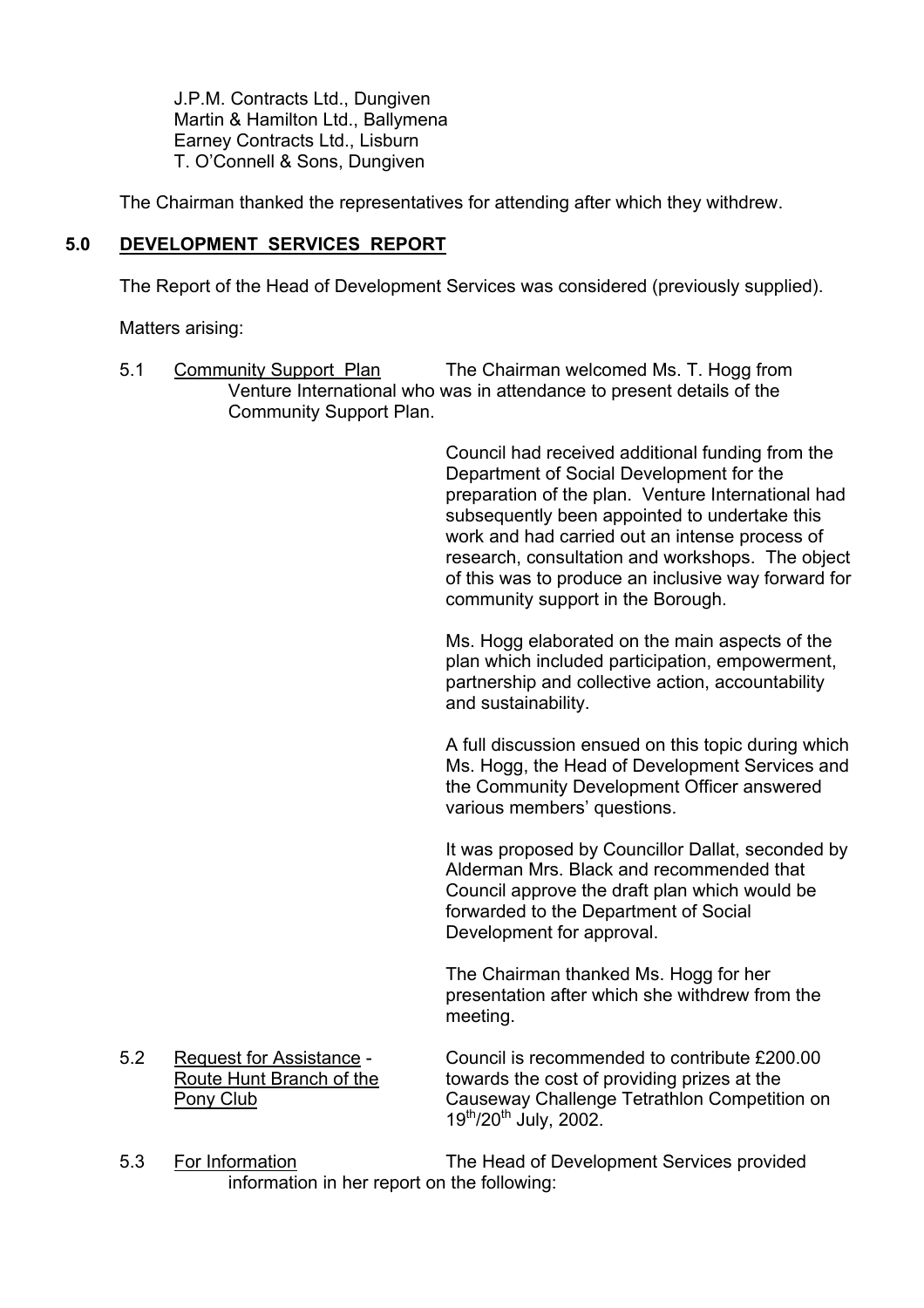- (a) Promotional Activity 2002;
- (b) Whats On Programme and Promotional Literature 2002;
- (c) Coleraine Borough Strategic Partnership;
- (d) Blueprint for Tourism N.I. Hotels Federation;
- (e) Newry & Mourne Tourism Conference 2<sup>nd</sup>/3<sup>rd</sup> October, 2002.

#### **6.0 CORPORATE SERVICES REPORT**

The Report of the Director of Corporate Services was considered (previously supplied).

Matters arising:

 6.2 Accounts Committee noted that creditorsí payments, as per lists circulated, had been issued as follows:

> Revenue A/C - £771,866.51 Capital A/C - £719,152.46 Petty Cash A/C - £505,951.26

6.3 Local Government Auditor's Consideration was given to the Local Government Annual Report 2001/02 Auditor's Report 2001 – 02 (previously supplied).

> The Director of Corporate Services elaborated on certain aspects of the report and answered various members' questions on this topic.

 6.4 New Appointment The following appointment had been made in accordance with the Local Government Staff Commission's Code of Procedure on Recruitment and Selection:

> Leisure Services Department – Part-Time Fitness Attendant (Replacement) – Mr. D. C. Hassan

#### **7.0 DEPARTMENT FOR REGIONAL DEVELOPMENT - LEGISLATIVE PROPOSALS - THE RIVER BANN NAVIGATION ORDER (COLERAINE HARBOUR)**

Consideration was given to the Department for Regional Development Legislative Proposals regarding The River Bann Navigation Order (Coleraine Harbour) (previously supplied).

A full discussion ensued on this topic. It was agreed that the Town Clerk and Chief Executive raise various matters highlighted by members at a forthcoming meeting with Council's solicitors.

#### **8.0 DEPARTMENT OF THE ENVIRONMENT - NEW CODE FOR N.I. DISTRICT**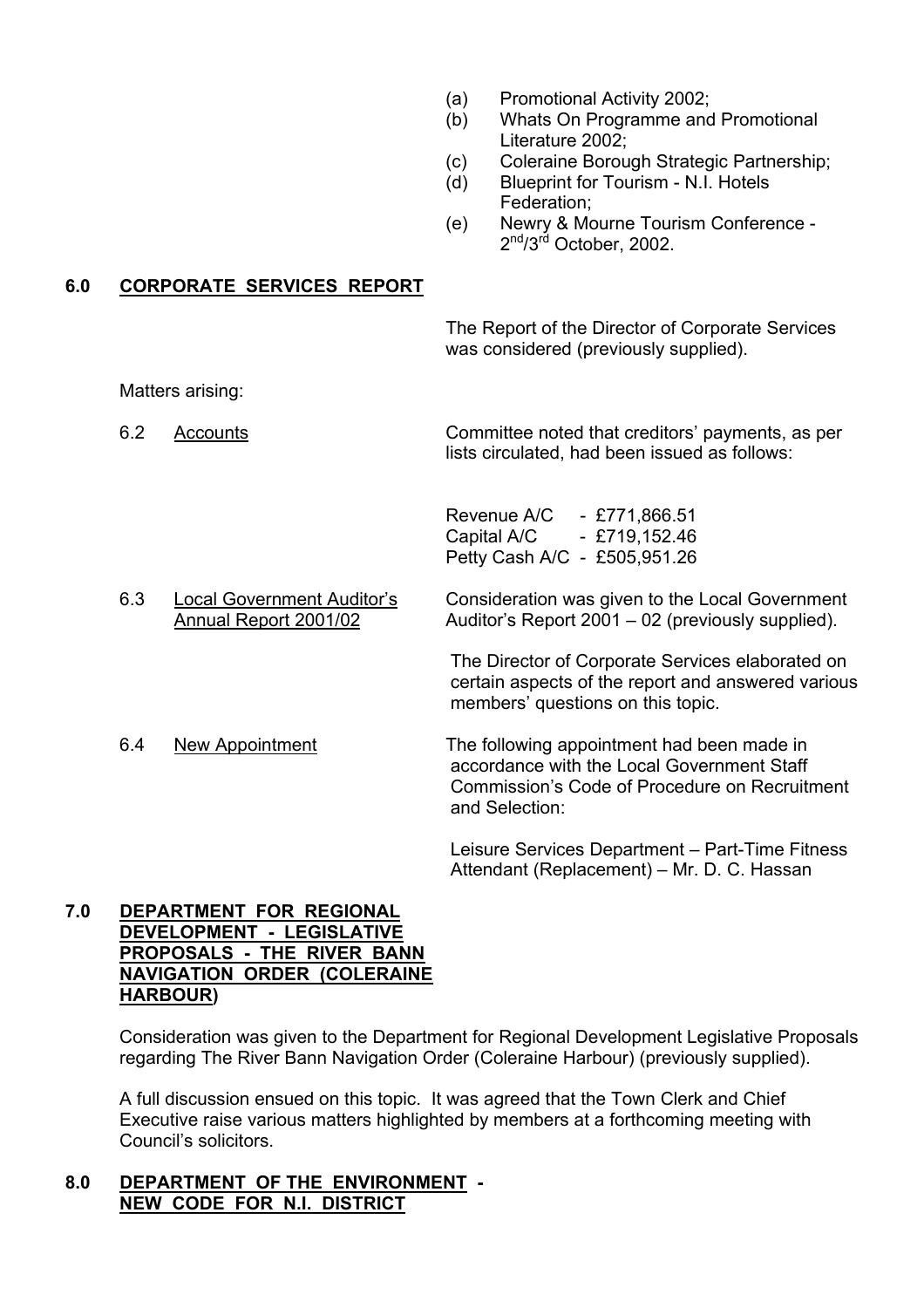### **COUNCILLORS**

Consideration was given to the Department of the Environment – New Code of Conduct for Local Councillors (previously supplied).

Following discussion it was proposed by Councillor Dallat, seconded by Councillor Bradley and recommended:

 That Council request the Department to introduce proposals to have the Code made mandatory rather than voluntary as at present.

#### **9.0 NORTHERN IRELAND OFFICE - CREATING A SAFER NORTHERN IRELAND THROUGH PARTNERSHIP**

 Consideration was given to a consultation document issued by the Northern Ireland Office on Creating a Safer Northern Ireland Through Partnership (previously supplied).

Following discussion it was agreed that this topic be deferred to the early Autumn.

#### **10.0 DEPARTMENT OF THE ENVIRONMENT - PROPOSED VALUE FOR MONEY STUDY : PEOPLE MANAGEMENT IN LOCAL GOVERNMENT**

 Consideration was given to a consultation paper (previously supplied) from the Department of the Environment on a Proposed Value For Money Study : People Management in Local Government.

 Following discussion it was recommended that the Town Clerk and Chief Executive respond to the Department that in view of the pending review of public administration this study should be deferred.

#### **11.0 APPOINTMENT OF COLERAINE HARBOUR COMMISSIONERS**

The undernoted members were nominated to fill three vacancies for Coleraine Harbour Commissioners with effect from November 2002:

 The Deputy Mayor Alderman McClure Councillors Bradley and Watt

Following a vote, Alderman McClure, Councillors Bradley and Watt were duly appointed.

#### **12.0 PORTRUSH CHAMBER OF COMMERCE**

 The Town Clerk and Chief Executive reported that he had recently met with the Chairman of Portrush Chamber of Commerce regarding their financial contribution towards the cost of staging the forthcoming pipe band championships.

The Chamber had agreed to match Council's financial contribution to the event.

Noted.